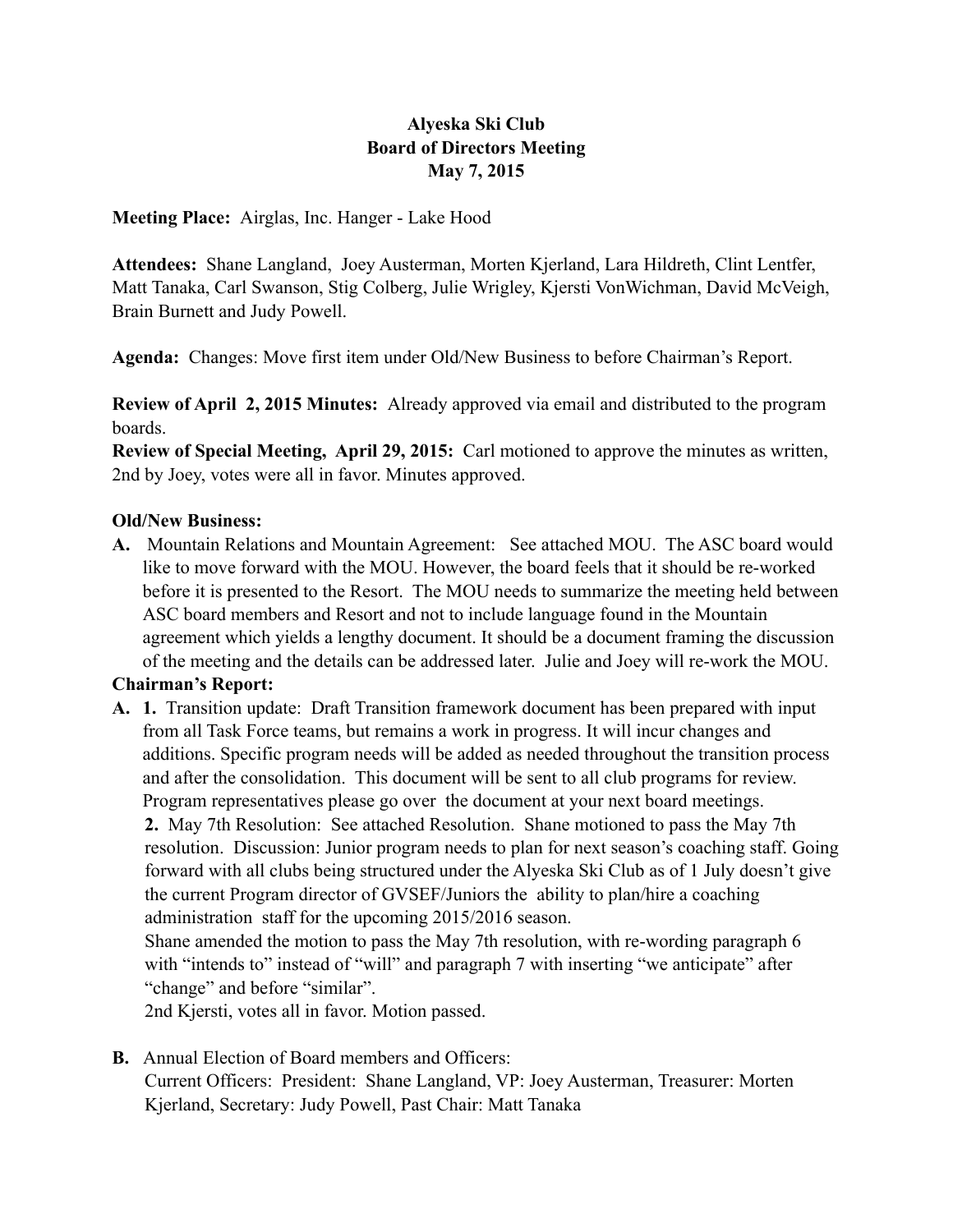Current Representatives and Members at Large Juniors: Alex Von Wichman, Kjersti Von Wichman, Judy Powell Masters: Carl Swanson, David McVeigh, Matt Tanaka Mighty Mites: Clint Lentfer, Joey Austerman, Morten Kjerland Members at Large: Julie Wrigley, Jeff Gries, Stig Colberg. Resort Representative: Brian Burnett

 David motioned to nominate the current board offices in their positions for the coming year/season. 2nd Julie. Discussion: All current board officers are present and expressed that they would like to remain officers. No new nominations. A vote was called. Votes were all in favor motion passed.

 Carl motioned to vote all current officers to a new term, 2nd David. A vote was called. Votes were all in favor, motion passed. President: Shane Langland, VP: Joey Austerman, Treasurer: Moten Kjerland, Secretary: Judy Powell.

#### **Treasurer's Report:**

Budget: See attached handout.

CSFRA: Revenue is down due to restructuring the organization.

 General budget: Over all expenses exceed revenue. How to increase revenue especially when donation market is tight was discussed. What does ASC have to offer to corporate sponsors and what sponsor markets to approach? Also not having 501C3 status decreased obtaining sponsorships. All programs need to have their budgets submitted to ASC by May 22nd so ASC can input all budgets' into the ASC 2015/2016 budget by the June 4th meeting.

#### **Director's Report:**

- **A. 1.** Monthly newsletters are used to better inform the ASC community about current events and programs.
- **B.** 1. CSFRA re-organization is going well and revenues continue to increase. New pull tab venues and promoting pull tab gaming hopefully will increase revenue.
	- **2.** The Auction committee is looking into potentially moving the event to Anchorage with a November date and having a 2nd social event during the season at the Resort. The Auction attendance has exceeded the venue capacity at the Resort. The 2nd event would be at the Resort and Auction committee will work with the Resort to find the best date to accommodate the Resorts "down" weekends during the season. Carl motioned that ASC change the Auction location to Anchorage in the Fall to a larger venue to allow more supporters to attend the Auction as we are not currently able to accommodate all who want to attend due to room capacity restrictions at the Resort. Add a social event during the season to be held at the Resort. 2nd Kjersti. Discussion: Resort understands that ASC attendance at the Auction has exceed the venues space. The Resort will be happy to work with the committee in securing a date for the 2nd social event during the season. A vote was called. Votes were all in favor, motion passed.

#### **Program Representative Reports:** Deferred